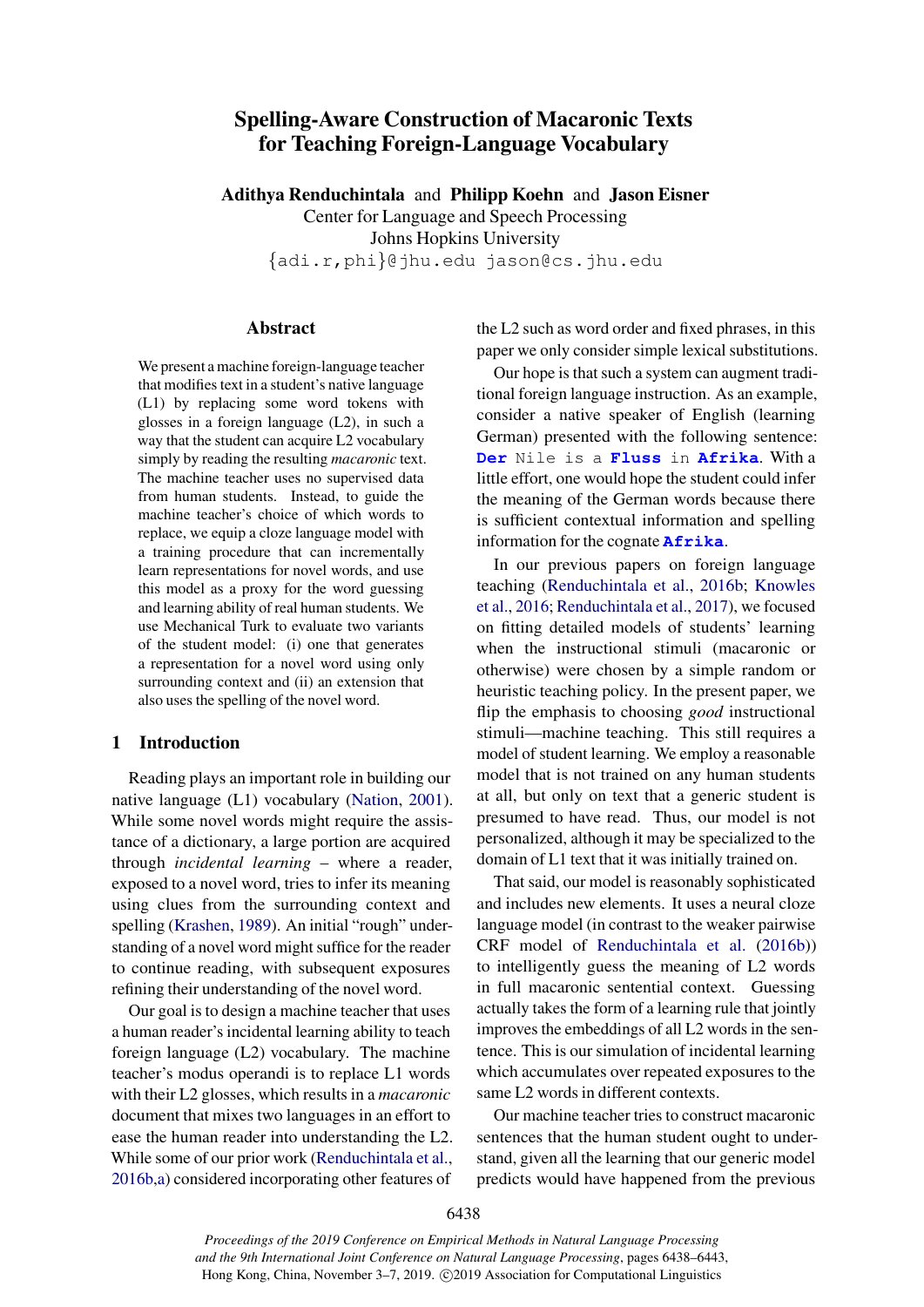<span id="page-1-0"></span>

| Sentence                           |     |             |          | The Nile is a river in Africa  |                 |
|------------------------------------|-----|-------------|----------|--------------------------------|-----------------|
| <b>Gloss</b>                       | Der |             |          | Nil ist ein Fluss in Afrika    |                 |
| Macaronic<br><b>Configurations</b> |     | The Nile is | $\alpha$ | Der Nile ist a river in Africa | Fluss in Africa |
|                                    | Der | Nil 1       |          | ist ein river in Africa        |                 |

Table 1: An example English (L1) sentence with German (L2) glosses. Using the glosses, many possible macaronic configurations are possible. Note that the gloss sequence is not a fluent L2 sentence.

macaronic sentences shown to the student. Our teacher does not yet attempt to monitor the human student's *actual* learning. Still, we show that it is useful to a beginner student and far less frustrating than a random (or heuristic based) alternative.

A "pilot" version of the present paper appeared at a recent workshop [\(Renduchintala et al.,](#page-5-6) [2019\)](#page-5-6): it experimented with three variants of the generic student model, using an artificial L2 language. In this paper, we extend the best of those models to consider an L2 word's spelling (along with its context) when guessing its embeddings. We therefore conduct our experiments on real L2 languages (Spanish and German).

# 2 Related Work

Our motivation is similar to that of commercially available prior systems such as [Swych](#page-5-7) [\(2015\)](#page-5-7) and [OneThirdStories](#page-5-8) [\(2018\)](#page-5-8) that also incorporate incidental learning within foreign language instruction. Other prior work [\(Labutov and Lipson,](#page-5-9) [2014;](#page-5-9) [Ren](#page-5-2)[duchintala et al.,](#page-5-2) [2016b\)](#page-5-2) relied on building a model of the student's incidental learning capabilities, using supervised data that was painfully collected by asking students to react to the actions of an initially untrained machine teacher. Our method, by contrast, constructs a generic student model from unannotated L1 text alone. This makes it possible for us to quickly create macaronic documents in any domain covered by that text corpus.

# 3 Method

Our machine teacher can be viewed as a search algorithm that tries to find the (approximately) best macaronic configuration for the next sentence in a given L1 document. We assume the availability of a "gold" L2 gloss for each L1 word: in our experiments, we obtained these from bilingual speakers using Mechanical Turk. Table [1](#page-1-0) shows an example English sentence with German glosses and three possible macaronic configurations (there are exponentially many configurations). The machine teacher must assess, for example, how accurately a student would understand the meanings of **Der**, **ist**, **ein**, and **Fluss** when presented with the following candidate macaronic configuration: **Der** Nile **ist ein Fluss** in Africa. [1](#page-1-1) Understanding may arise from inference on this sentence as well as whatever the student has learned about these words from previous sentences. The teacher makes this assessment by presenting this sentence to a generic student model (*§§*[3.1–](#page-1-2)[3.3\)](#page-2-0). It uses a L2 embedding scoring scheme (*§*[3.4\)](#page-2-1) to guide a greedy search for the best macaronic configuration (*§*[3.5\)](#page-3-0).

# <span id="page-1-2"></span>3.1 Generic Student Model

Our model of a "generic student" (GSM) is equipped with a cloze language model that uses a bidirectional LSTM to predict L1 words in L1 context [\(Mousa and](#page-5-10) [Schuller,](#page-5-10) [2017;](#page-5-10) [Hochreiter and Schmidhuber,](#page-5-11) [1997\)](#page-5-11). Given a sentence  $\mathbf{x} = [x_1, ..., x_t, ..., x_T]$ , the cloze model defines  $p(x_t | \mathbf{h}^{\mathbf{f}}_t, \mathbf{h}^{\mathbf{b}}_t) \forall t \in \{1, ..., T\}$ , where:

$$
\mathbf{h}^{\mathbf{f}}_{t} = \text{LSTM}^{\mathbf{f}}([\mathbf{x}_{1},...,\mathbf{x}_{t-1}];\boldsymbol{\theta}^{\mathbf{f}}) \in \mathbb{R}^{D} \qquad (1)
$$

$$
\mathbf{h}^{\mathbf{b}}{}_{t} = \text{LSTM}^{\mathbf{b}}([\mathbf{x}_{T},...,\mathbf{x}_{t+1}];\boldsymbol{\theta}^{\mathbf{b}}) \in \mathbb{R}^{D} \tag{2}
$$

are hidden states of forward and backward LSTM encoders parameterized by  $\theta^f$  and  $\theta^b$  respectively. The model assumes a fixed L1 vocabulary of size *V* , and the vectors  $x_t$  above are embeddings of these word types, which correspond to the rows of an embedding matrix  $\mathbf{E} \in \mathbb{R}^{V \times D}$ . The cloze distribution at each position *t* in the sentence is obtained using

<span id="page-1-4"></span>
$$
p(\cdot | \mathbf{h}^{\mathbf{f}}, \mathbf{h}^{\mathbf{b}}) = \text{softmax}(\mathbf{E}h([\mathbf{h}^{\mathbf{f}}; \mathbf{h}^{\mathbf{b}}]; \boldsymbol{\theta}^{\mathbf{h}})) \quad (3)
$$

where  $h(\cdot;\boldsymbol{\theta}^{\mathbf{h}})$  is a projection function that reduces the dimension of the concatenated hidden states from 2*D* to *D*. We "tie" the input embeddings and output embeddings as in [Press and Wolf](#page-5-12) [\(2017\)](#page-5-12).

We train the parameters  $\theta = [\theta^f; \theta^b; \theta^h; E]$ using Adam ( [Kingma and Ba,](#page-5-13) [2014\)](#page-5-13) to maximize  $\sum_{\mathbf{x}} \mathcal{L}(\mathbf{x})$ , where the summation is over sentences x in a large L1 training corpus, and

<span id="page-1-3"></span>
$$
\mathcal{L}(\mathbf{x}) = \sum_{t} \log p(x_t | \mathbf{h}^{\mathbf{f}}_t, \mathbf{h}^{\mathbf{b}}_t)
$$
(4)

We set the dimensionality of word embeddings and LSTM hidden units to 300. We use the WikiText-103 corpus [\(Merity et al.,](#page-5-14) [2016\)](#page-5-14) as the L1 training corpus. We apply dropout  $(p=0.2)$  between the word embeddings and LSTM layers, and between the LSTM and projection layers [\(Srivastava](#page-5-15) [et al.,](#page-5-15) [2014\)](#page-5-15). We assume that the resulting model represents the entirety of the student's L1 knowledge.

<span id="page-1-1"></span> ${}^{1}$ By "meaning" we mean the L1 token that was originally in the sentence before it was replaced by an L2 gloss.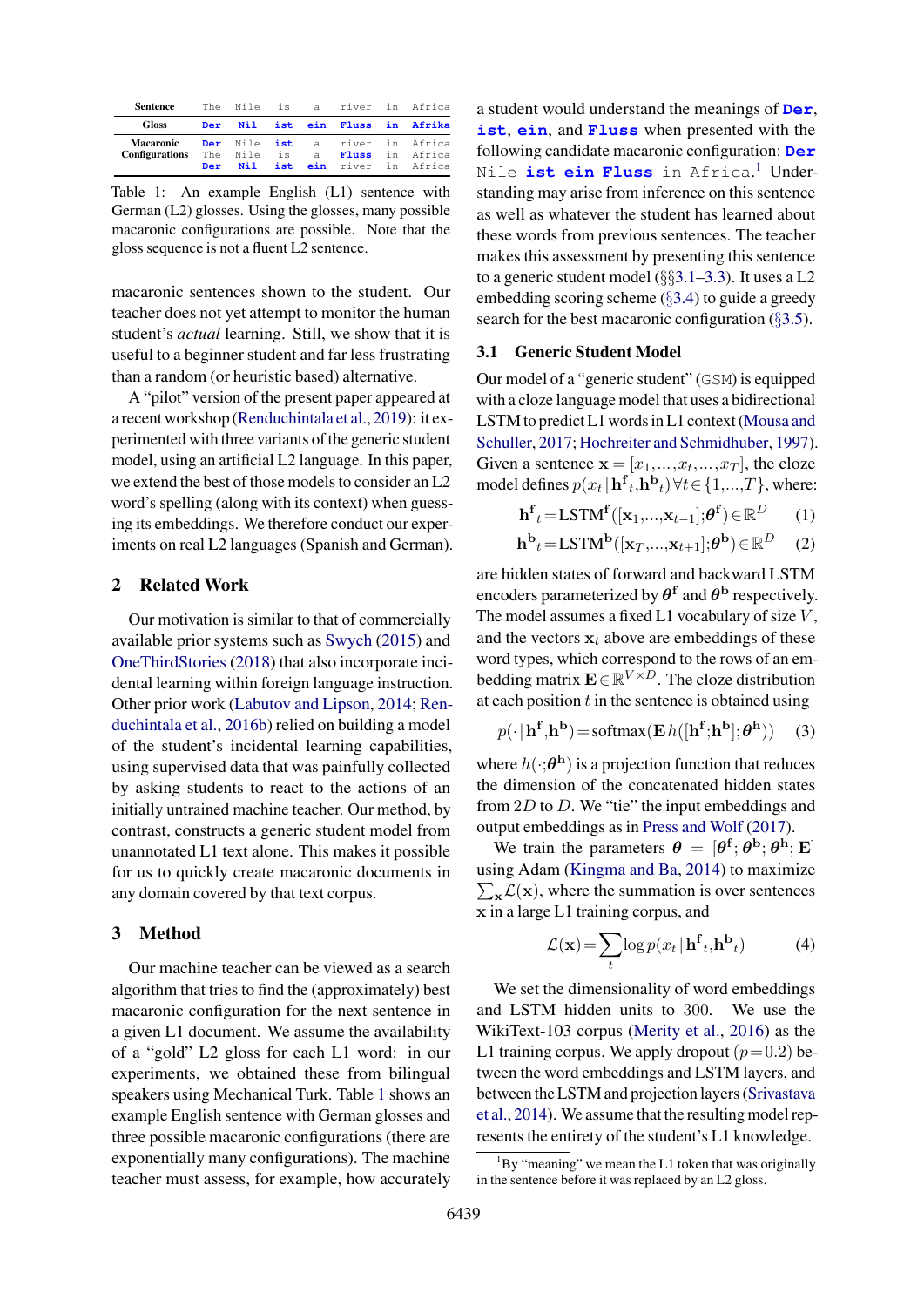#### 3.2 Incremental L2 Vocabulary Learning

Our generic student model (GSM) supposes that to learn new vocabulary, the student continues to try to improve  $\mathcal{L}(\mathbf{x})$  on additional sentences. Thus, if  $x_i$  is a new word, the student will try to adjust its embedding to increase all summands of [\(4\)](#page-1-3), both the  $t = i$  summand (making  $x_i$  more predictable) and the  $t \neq i$  summands (making  $x_i$  more predictive of  $x_t$ ).

For our purposes, we do not update  $\theta$  (which includes L1 embeddings), as we assume that the student's L1 knowledge has already converged. For the L2 words, we use another word-embedding matrix, **F**, initialized to  $0^{V' \times D}$ , and modify [\(3\)](#page-1-4) to consider both the L1 and L2 embeddings:

$$
p(\cdot | [\mathbf{h}^{\mathbf{f}}; \mathbf{h}^{\mathbf{b}}]) = \text{softmax}([\mathbf{E}; \mathbf{F}] \cdot h([\mathbf{h}^{\mathbf{f}}; \mathbf{h}^{\mathbf{b}}]; \boldsymbol{\theta}^{\mathbf{h}}))
$$

We also restrict the softmax function here to produce a distribution not over the full bilingual vocabulary of size  $|V| + |V'|$ , but only over the bilingual vocabulary consisting of the L1 types *V* together with only the L2 types  $v' \subset V'$  that actually appear in the macaronic sentence. (In the above example macaronic sentence,  $|v'| = 4$ .) This restriction prevents the model from updating the embeddings of L2 types that are not visible in the macaronic sentence, on the grounds that students are only going to update the meanings of what they are currently reading (and are not even aware of the entire L2 vocabulary).

We assume that when a student reads a macaronic sentence x, they update (only)  $\bf{F}$  so as to maximize

$$
\mathcal{L}(\mathbf{x}) - \lambda \|\mathbf{F} - \mathbf{F}^{\mathbf{prev}}\|^2 \tag{5}
$$

As mentioned above, increasing the *L* term adjusts F so that the surrounding context can easily predict each L2 word, and each L2 word can, in turn, easily predict the surrounding context (both L1 and L2). However, the penalty term with coefficient  $\lambda > 0$ prevents  $\bf{F}$  from straying too far from  $\bf{F}^{\text{prev}}$ , which represents the value of F before this sentence was read. This limits the degree to which a *single* sentence influences the update to F. As a result, an L2 word's embedding reflects *all* the past sentences that contained that word, not just the most recent such sentence, although with a bias toward the most recent ones, which is realistic. Given a new sentence x, we (approximately) maximize the objective above using 10 steps of gradient ascent (with step-size of 0*.*1), which gave good convergence in practice. In principle,  $\lambda$  should be set based on human-subject experiments. In practice, in this paper, we simply took  $\lambda = 1$ .

## 3.3 Spelling-Aware Extension

So far, our generic student model ignores the fact that a novel word like **Afrika** is guessable simply by its spelling similarity to Africa. Thus, we augment the generic student model to use character *n*-grams. In addition to an embedding per word type, we learn embeddings for character *n*-gram types that appear in our L1 corpus. The row in E for a word *w* is now parameterized as:

$$
\tilde{\mathbf{E}} \cdot \tilde{\mathbf{w}} + \sum_{n} \tilde{\mathbf{E}}^{\mathbf{n}} \cdot \tilde{\mathbf{w}}^{n} \frac{1}{1 \cdot \tilde{\mathbf{w}}^{n}}
$$
(6)

where  $\tilde{E}$  is the full-word embedding matrix and  $\tilde{w}$ is a one-hot vector associated with the word type  $w$ ,  $\tilde{E}^{n}$  is a character *n*-gram embedding matrix and  $\tilde{\mathbf{w}}^n$  is a *multi*-hot vector associated with all the character *n*-grams for the word type *w*. For each *n*, the summand gives the average embedding of all *n*-grams in *w* (where  $1 \cdot \tilde{\mathbf{w}}^n$  counts these *n*-grams). We set *n* to range from 3 to 4 (see Appendix [B\)](#page--1-0). This formulation is similar to previous sub-word based embedding models [\(Wieting et al.,](#page-5-16) [2016;](#page-5-16) [Bojanowski et al.,](#page-5-17) [2017\)](#page-5-17).

Similarly, the embedding of an L2 word *w* is parameterized as

$$
\tilde{\mathbf{F}} \cdot \tilde{\mathbf{w}} + \sum_{n} \tilde{\mathbf{F}}^{\mathbf{n}} \cdot \tilde{\mathbf{w}}^{n} \frac{1}{1 \cdot \tilde{\mathbf{w}}^{n}}
$$
(7)

<span id="page-2-3"></span>Crucially, we initialize  $\tilde{F}^n$  to  $\mu \tilde{E}^n$  (where  $\mu > 0$ ) so that L2 words can inherit part of their initial embedding from similarly spelled L1 words:  $\tilde{F}^4$ <sub>Afri</sub>:  $=$   $\mu \tilde{E}^4$ <sub>Afri</sub>.<sup>[2](#page-2-2)</sup> But we allow  $\tilde{F}^n$  to diverge over time in case an *n*-gram functions differently in the two languages. In the same way, we initialize each row of **F** to the corresponding row of  $\mu \cdot \mathbf{E}$ , if any, and otherwise to 0. Our experiments set  $\mu = 0.2$  (see Appendix [B\)](#page--1-0). We refer to this spelling-aware extension to GSM as sGSM.

# <span id="page-2-1"></span>3.4 Scoring L2 embeddings

Did the simulated student learn correctly and usefully? Let  $P$  be the "reference set" of all (L1 word, L2 gloss) pairs from *all tokens in the entire document*. We assess the machine teacher's success by how many of these pairs the simulated student has learned. (The student may even succeed on some pairs that it has never been shown, thanks to *n*-gram clues.) Specifically, we measure the "goodness" of

<span id="page-2-2"></span><span id="page-2-0"></span><sup>&</sup>lt;sup>2</sup>We set  $\mu$  = 0.2 based on findings from our hyperparameter search (see Appendix [B\)](#page--1-0).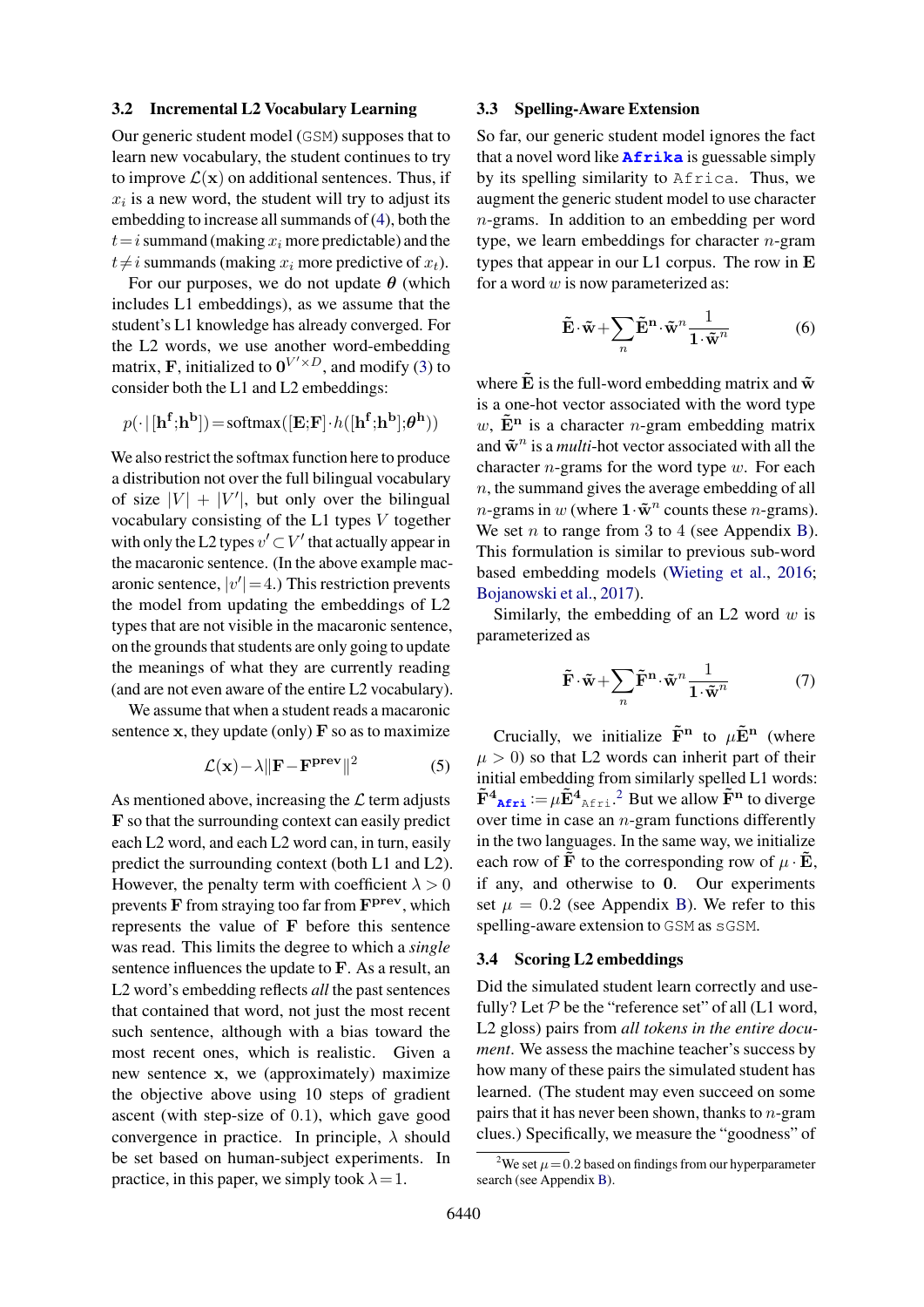the updated L2 word embedding matrix F. For each pair  $p = (e, f) \in \mathcal{P}$ , sort all the words in the entire L1 vocabulary according to their cosine similarity to the L2 word  $f$ , and let  $r_p$  denote the rank of  $e$ . For example, if the student had managed to learn a matrix F whose embedding of *f* exactly equalled E's embedding of  $e$ , then  $r_p$  would be 1. We then compute a mean reciprocal rank (MRR) score of F:

$$
MRR(\mathbf{F}) = \frac{1}{|\mathcal{P}|} \sum_{p \in \mathcal{P}} \left( \frac{1}{r_p} \text{ if } r_p \le r_{\text{max}} \text{ else } 0 \right) \quad (8)
$$

We set  $r_{\text{max}} = 4$  based on our pilot study. This threshold has the effect of only giving credit to an embedding of *f* such that the correct *e* is in the simulated student's top 4 guesses. As a result, *§*[3.5'](#page-3-0)s machine teacher focuses on introducing L2 tokens whose meaning can be deduced *rather accurately* from their single context (together with any prior exposure to that L2 type). This makes the macaronic text comprehensible for a human student, rather than frustrating to read. In our pilot study we found that  $r_{\text{max}}$  substantially improved human learning.

## <span id="page-3-0"></span>3.5 Macaronic Configuration Search

Our current machine teacher produces the macaronic document greedily, one sentence at a time. Actual documents produced are shown in Appendix [D.](#page--1-1)

Let  $\mathbf{F}^{\text{prev}}$  be the student model's embedding matrix after the reading the first  $n-1$  macaronic sentences. We evaluate a candidate next sentence x by the score  $MRR(\mathbf{F})$  where  $\mathbf F$  maximizes [\(5\)](#page-2-3) and is thus the embedding matrix that the student would arrive at after reading **x** as the  $n^{\text{th}}$  macaronic sentence.

We use best-first search to seek a high-scoring **x**. A search state is a pair  $(i, x)$  where x is a macaronic configuration (Table [1\)](#page-1-0) whose first *i* tokens may be either L1 or L2, but whose remaining tokens are still L1. The state's score is obtained by evaluating **x** as described above. In the initial state,  $i = 0$  and  $\bf{x}$  is the  $n^{\text{th}}$  sentence of the original L1 document. The state  $(i, x)$  is a final state if  $i = |x|$ . Otherwise its two successors are  $(i+1,\mathbf{x})$  and  $(i+1,\mathbf{x}')$ , where  $x'$  is identical to x except that the  $(i+1)$ <sup>th</sup> token has been replaced by its L2 gloss. The search algorithm maintains a priority queue of states sorted by score. Initially, this contains only the initial state. A step of the algorithm consists of popping the highestscoring state and, if it is not final, replacing it by its two successors. The queue is then pruned back to the top 8 states. When the queue becomes empty, the algorithm returns the configuration x from the highest-scoring final state that was ever popped.

<span id="page-3-5"></span>

| I.2 | Model  | <b>Closed-class</b>   | <b>Open-class</b>     |  |  |
|-----|--------|-----------------------|-----------------------|--|--|
| Es  | random | $0.74 \pm 0.0126(54)$ | $0.61 \pm 0.0134(17)$ |  |  |
|     | GSM    | $0.72 \pm 0.0061(54)$ | $0.70 \pm 0.0084(17)$ |  |  |
|     | sGSM   | $0.82 \pm 0.0038(41)$ | $0.80 \pm 0.0044(21)$ |  |  |
| De  | random | $0.59 \pm 0.0054(34)$ | $0.38 \pm 0.0065(13)$ |  |  |
|     | GSM    | $0.80 \pm 0.0033(34)$ | $0.78 \pm 0.0056(13)$ |  |  |
|     | sGSM   | $0.82 \pm 0.0063(33)$ | $0.79 \pm 0.0062(14)$ |  |  |

Table 2: Average token guess quality ( $\tau = 0.6$ ) in the comprehension experiments. The  $\pm$  denotes a 95% confidence interval computed via bootstrap resampling of the set of human subjects. The % of L1 tokens replaced with L2 glosses is in parentheses. Appendix [C](#page--1-2) evaluates with other choices of  $\tau$ .

#### 4 Evaluation

<span id="page-3-1"></span>Does our machine teacher generate useful macaronic text? To answer this, we measure whether *human* students (i) comprehend the L2 words in context, and (ii) retain knowledge of those L2 words when they are later seen without context.

<span id="page-3-3"></span>We assess [\(i\)](#page-3-1) by displaying each successive sentence of a macaronic document to a human student and asking them to guess the L1 meaning for each L2 token *f* in the sentence. For a given machine teacher, all human subjects saw the same macaronic document, and each subject's comprehension score is the average quality of their guesses on all the L2 tokens presented by that teacher. A guess's quality  $q \in [0,1]$ is a thresholded cosine similarity between the embeddings<sup>3</sup> of the guessed word  $\hat{e}$  and the original L1 word *e*:  $q = cs(e, \hat{e})$  if  $cs(e, \hat{e}) \geq \tau$  else 0. Thus,  $\hat{e} =$ *e* obtains  $q = 1$  (full credit), while  $q = 0$  if the guess is "too far" from the truth (as determined by  $\tau$ ).

To assess [\(ii\),](#page-3-3) we administer an L2 vocabulary quiz after having human subjects *simply* read a macaronic passage (without any guessing as they are reading). They are then asked to guess the L1 translation of each L2 word type that appeared at least once in the passage. We used the same guess quality metric as in [\(i\).](#page-3-1) [4](#page-3-4) This tests if human subjects naturally learn the meanings of L2 words, in informative contexts, well enough to later translate them out of context. The test requires only short-term retention, since we give the vocabulary quiz immediately after a passage is read.

We compared results on macaronic documents constructed with the generic student model (GSM), its spelling-aware variant (sGSM), and a random

<span id="page-3-2"></span><sup>&</sup>lt;sup>3</sup>Here we used pretrained word embeddings from [Mikolov](#page-5-18) [et al.](#page-5-18) [\(2018\)](#page-5-18), in order to measure actual semantic similarity.

<span id="page-3-4"></span><sup>4</sup> If multiple L1 types *e* were glossed in the document with this L2 type, we generously use the *e* that maximizes  $\text{cs}(e,\hat{e})$ .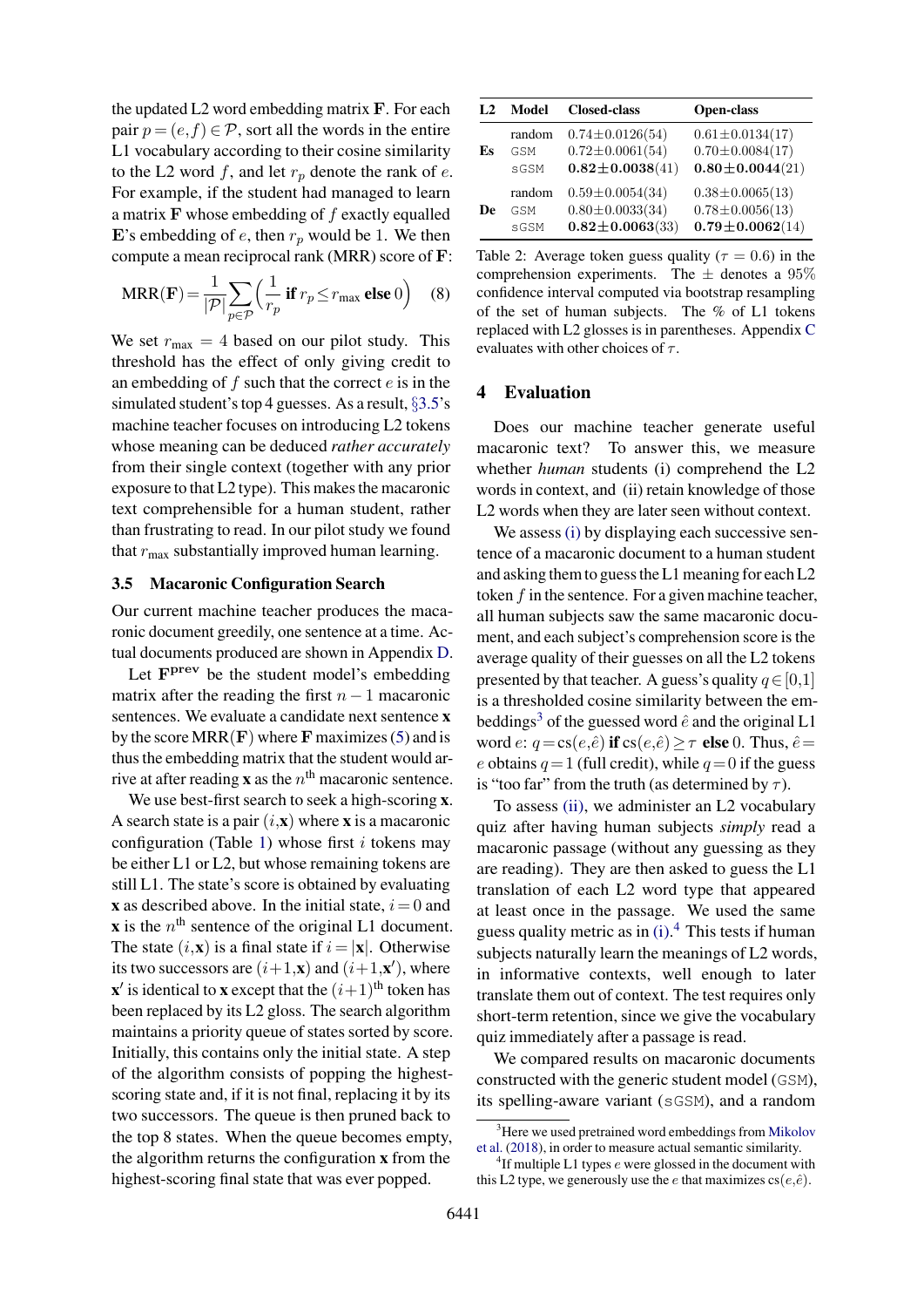baseline. In the baseline, tokens to replace are randomly chosen while ensuring that each sentence replaces the same number of tokens as in the GSM document. This ignores context, spelling, and prior exposures as reasons to replace a token.

Our evaluation was aimed at native English (L1) speakers learning Spanish or German (L2). We recruited L2 "students" on Amazon Mechanical Turk (MTurk). They were absolute beginners, selected using a placement test and self-reported L2 ability.

# 4.1 Comprehension Experiments

We used the first chapter of Jane Austen's "Sense and Sensibility" for Spanish, and the first 60 sentences of Franz Kafka's "Metamorphosis" for German. Bilingual speakers provided the L2 glosses (see Appendix [A\)](#page--1-3).

For English-Spanish, 11, 8, and 7 subjects were assigned macaronic documents generated with sGSM, GSM, and the random baseline, respectively. The corresponding numbers for English-German were 12, 7 and 7. A total of 39 subjects were used in these experiments (some subjects did both languages). They were given 3 hours to complete the entire document (average completion time was  $\approx$  1.5 hours) and were compensated \$10.

Table [2](#page-3-5) reports the mean comprehension score over all subjects, broken down into comprehension of function words (closed-class POS) and content words (open-class  $POS$ ).<sup>5</sup> For Spanish, the sGSM-based teacher replaces *more* content words (but fewer function words), and furthermore the replaced words in both cases are *better understood* on average, which we hope leads to more engagement and more learning. For German, by contrast, the number of words replaced does not increase under sGSM, and comprehension only improves marginally. Both GSM and sGSM do strongly outperform the random baseline. But the sGSM-based teacher only replaces a few additional cognates (**hundert** but not **Mutter**), apparently because English-German cognates do not exhibit large *exact* character *n*-gram overlap. We hypothesize that character skip *n*-grams might be more appropriate for English-German.

## 4.2 Retention Experiments

For retention experiments we used the first 25 sentences of our English-Spanish dataset. New participants were recruited and compensated \$5. Each

<span id="page-4-1"></span>

| L <sub>2</sub> | Model  | <b>Closed-class</b>   | <b>Open-class</b>     |
|----------------|--------|-----------------------|-----------------------|
| Es             | random | $0.47 \pm 0.0058(60)$ | $0.40 \pm 0.0041(46)$ |
|                | GSM    | $0.48 \pm 0.0084(60)$ | $0.42 \pm 0.0105(15)$ |
|                | sGSM   | $0.52 \pm 0.0054(47)$ | $0.50 \pm 0.0037(24)$ |

Table 3: Average type guess quality ( $\tau = 0.6$ ) in the retention experiment. The % of L2 gloss types that were shown in the macaronic document is in parentheses. Appendix [C](#page--1-2) evaluates with other choices of  $\tau$ .

participant was assigned a macaronic document generated with the sGSM, GSM or random model (20, 18, and 22 participants respectively). As Table [3](#page-4-1) shows, sGSM's advantage over GSM on comprehension holds up on retention. On the vocabulary quiz, students correctly translated *>* 30 of the 71 word types they had seen (Table [8\)](#page--1-4), and more than half when near-synonyms earned partial credit (Table [3\)](#page-4-1).

## 5 Future Work

We would like to explore different characterbased compositions such as [Kim et al.](#page-5-19) [\(2016\)](#page-5-19) that can potentially generalize better across languages. We would further like to extend our work beyond simple lexical learning to allow learning phrasal translations, word reordering, and morphology.

Beyond that, we envision machine teaching interfaces in which the student reader *interacts* with the macaronic text—advancing through the document, clicking on words for hints, and facing occasional quizzes [\(Renduchintala et al.,](#page-5-2) [2016b\)](#page-5-2)—and with other educational stimuli. As we began to explore in [Renduchintala et al.](#page-5-3) [\(2016a,](#page-5-3) [2017\)](#page-5-5), interactions provide feedback that the machine teacher could use to adjust its model of the student's lexicons (here **E**, **F**), inference (here  $\theta^f$ ,  $\theta^b$ ,  $\theta^h$ ,  $\mu$ ), and learning (here  $\lambda$ ). In this context, we are interested in using models that are *student-specific* (to reflect individual learning styles), *stochastic* (since the student's observed behavior may be inconsistent owing to distraction or fatigue), and able to model *forgetting* as well as learning (e.g., [Settles and Meeder,](#page-5-20) [2016\)](#page-5-20).

#### 6 Conclusions

We presented a method to generate macaronic (mixed-language) documents to aid foreign language learners with vocabulary acquisition. Our key idea is to derive a model of student learning from only a cloze language model, which uses both context and spelling features. We find that our model-based teacher generates comprehensible macaronic text that promotes vocabulary learning.

<span id="page-4-0"></span><sup>5</sup> https://universaldependencies.org/u/pos/